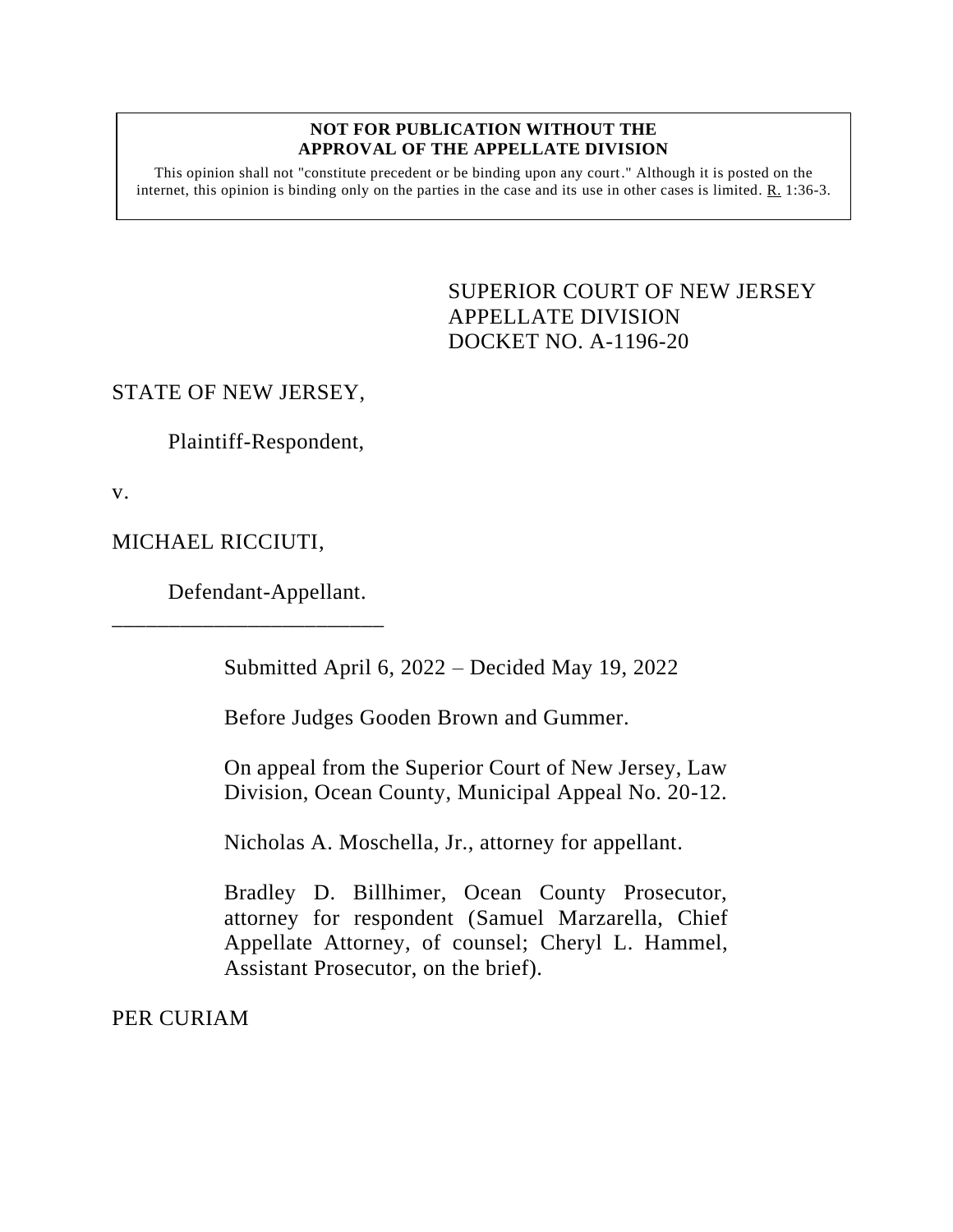Defendant Michael Ricciuti entered a conditional negotiated guilty plea in municipal court to driving while intoxicated (DWI), a per se violation contrary to N.J.S.A. 39:4-50, stemming from his operation of a motor vehicle while having a blood alcohol concentration (BAC) in excess of the legal limit. On de novo appeal to the Law Division, defendant maintained that his Alcotest breath sample test results that formed the evidentiary basis for the violation were inadmissible because the State failed to produce certain Alcotest repair and calibration-related records during discovery. The Law Division judge rejected defendant's argument and entered a December 1, 2020 order denying his appeal, enforcing the plea agreement, and imposing sentence.

In this ensuing appeal of the December 1, 2020 order, defendant raises the following argument for our consideration:

## POINT ONE

THE DEFENDANT WAS DENIED RELEVANT EVIDENCE AND WAS THEREFORE DENIED A FULL AND FAIR OPPORTUNITY TO PRESENT A VALID DEFENSE TO THE CHARGE OF DRIVING UNDER THE INFLUENCE.

> A. The State Failed To Provide Relevant Evidence.

> B. Defendant Was Denied Due Process And Right To Confrontation.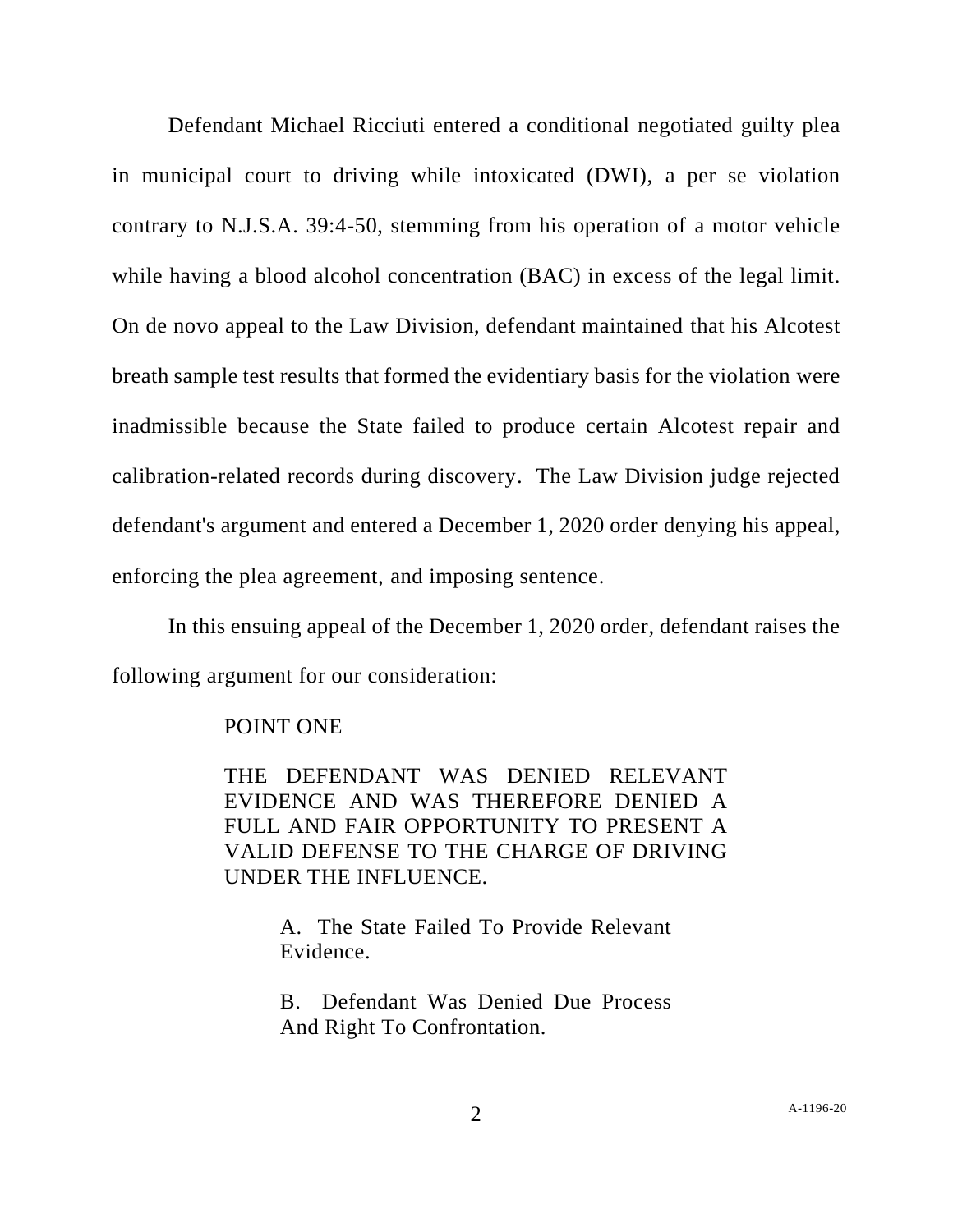C. The State Was Obligated To Produce The Record Of Digital Thermometer Readings Pursuant To State v. Cassidy[, 235 N.J. 482 (2018)].

We also reject defendant's argument and affirm.

We glean these facts from the record. On April 28, 2019, Barnegat Township police officers stopped defendant for various motor vehicle violations and subsequently arrested him for DWI. After arriving at police headquarters, defendant was administered tests with an Alcotest machine, which analyzed his breath samples to determine his BAC. The tests showed defendant had a BAC of 0.16%, which is slightly more than twice the legal limit. See N.J.S.A. 39:4- 50 (prohibiting individuals with a BAC of 0.08% or more from operating motor vehicles). As a result, defendant was issued summonses for DWI, N.J.S.A. 39:4- 50; speeding, N.J.S.A. 39:4-98; unsafe lane change, N.J.S.A. 39:4-88(b); delaying traffic, N.J.S.A. 39:4-56; and reckless driving, N.J.S.A. 39:4-96.

For reasons undisclosed in the record, the matter was transferred to Jackson Township municipal court for disposition. At a hearing conducted on August 1, 2019, the municipal court judge adjourned the matter because the State had not yet produced the foundational documents required by the Court in State v. Chun, 194 N.J. 54, 153 (2008), to establish the reliability of the Alcotest machine utilized in connection with the prosecution. The municipal prosecutor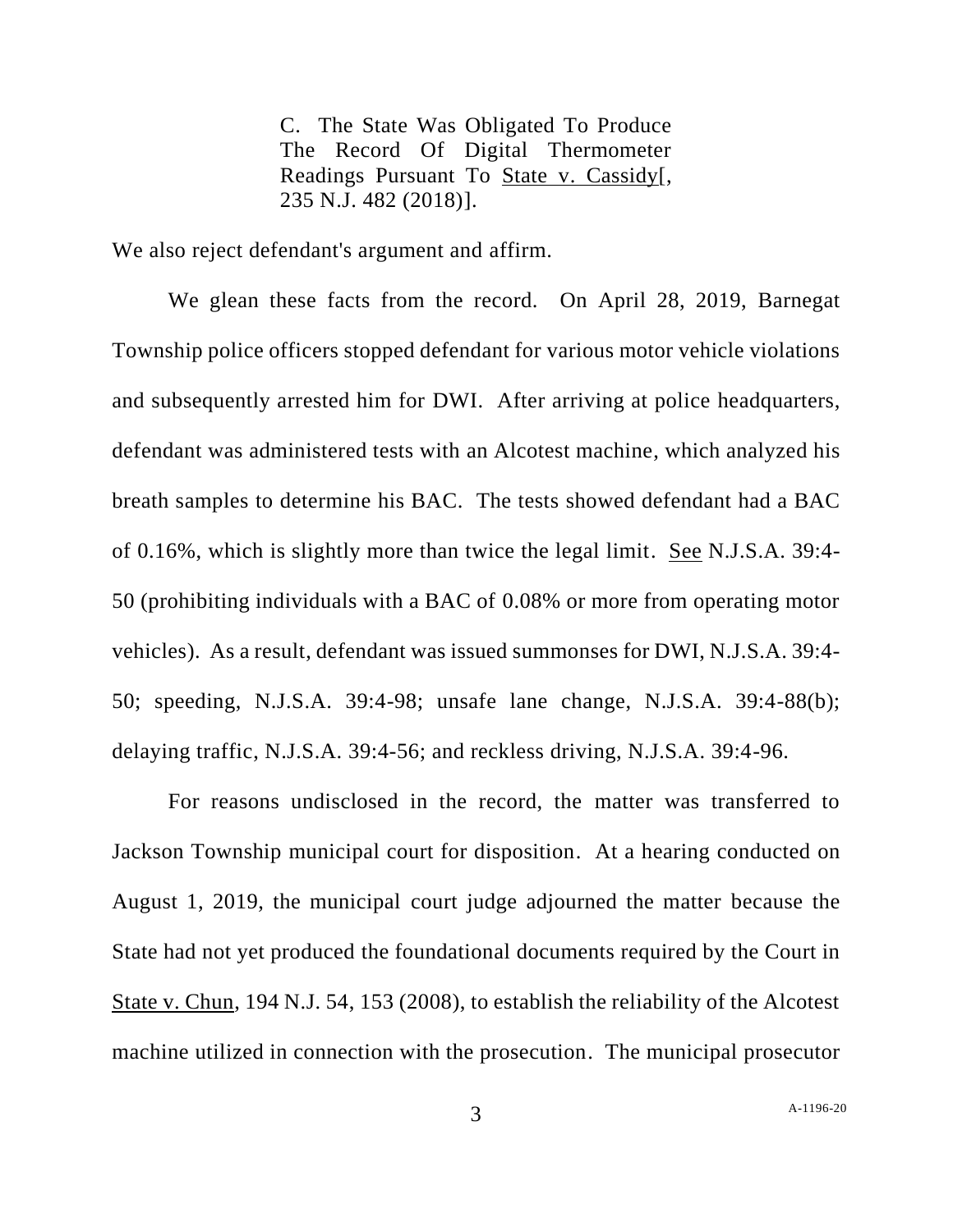explained that "communication issues between [his] office and Barnegat [Township]" delayed production of the documents. Because the case was then already three-months-old, the judge said he would entertain a motion for a Holup<sup>1</sup> order at defendant's next appearance if the delays continued.

By defendant's next court appearance on September 12, 2019, the State still had not produced the foundational documents. Consequently, the judge issued a Holup order, requiring the State to deliver the missing discovery items within forty-five days. The next hearing occurred on November 21, 2019. By then, the State had produced all but one of the Chun foundational documents. However, defendant sought additional discovery, including Breath Testing Instrument Service Reports (BTISRs) and recordings from the NIST-traceable thermometer used to calibrate the Alcotest machine.<sup>2</sup> Regarding the former, according to defense counsel, the Alcotest machine in question had been

<sup>&</sup>lt;sup>1</sup> State v. Holup, 253 N.J. Super. 320, 325 (1992) (explaining that when the State has not fulfilled its discovery obligations in a municipal matter, a defendant may seek "an order limiting time for the production of discovery and upon the municipal prosecutor's failure to do so, dismissal of the action").

<sup>&</sup>lt;sup>2</sup> "The [National Institute of Standards and Technology (NIST)] is the federal agency responsible for maintaining and promoting consistent units of measurement. When a thermometer's temperature measurements are 'traceable' to the standard measurements of the NIST, those measurements are generally accepted as accurate by the scientific community." Cassidy, 235 N.J. at 488.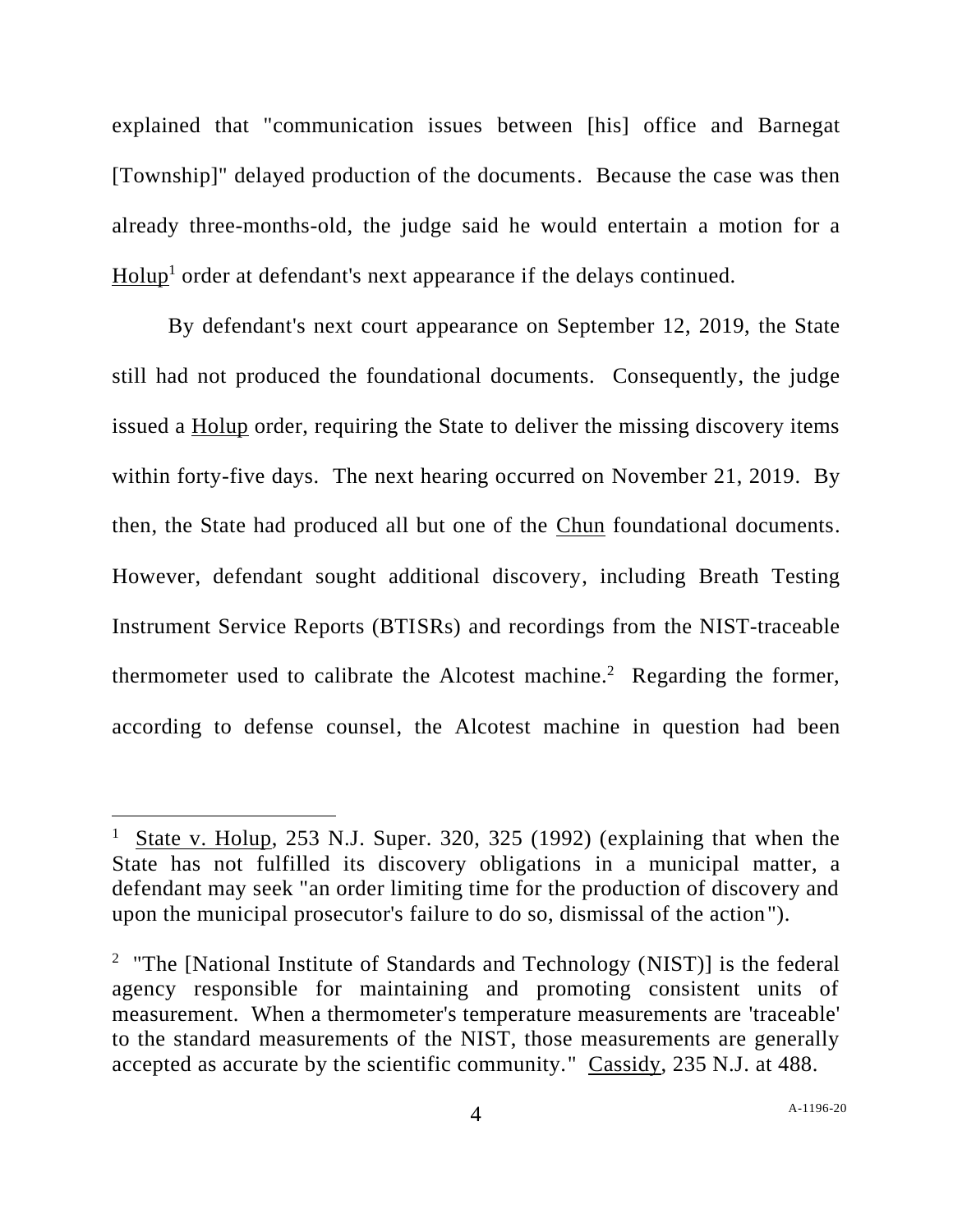serviced on May 11, 2015, and the State Police should have created two BTISRs related to that servicing – one when they sent the machine to the manufacturer and another when the machine was returned. The prosecutor agreed to contact Barnegat Township and request the BTISRs.

Regarding the latter discovery request, defense counsel asserted that following our Supreme Court's 2018 decision in Cassidy, "going forward," the State was required "to keep track of the digital thermometer readings [during] calibration[s]," as a safeguard against miscalibration of the machine. Cassidy arose following the indictment of State Trooper Marc W. Dennis, who, for several years, allegedly falsely certified that he had calibrated Alcotest machines using a NIST-traceable thermometer. 235 N.J. at 486, 502. Although defendant's case was not impacted by Dennis's alleged malfeasance and Cassidy was decided only five months before defendant's DWI arrest, the municipal prosecutor agreed to produce the thermometer readings if the State had them.

On January 23, 2020, another hearing was held to follow up on the outstanding discovery issues. By then, defendant had received all the Chun foundational documents, but defense counsel and the prosecutor disputed whether the State had produced the repair records and whether the State was obligated to record the thermometer readings in defendant's case. As to the

5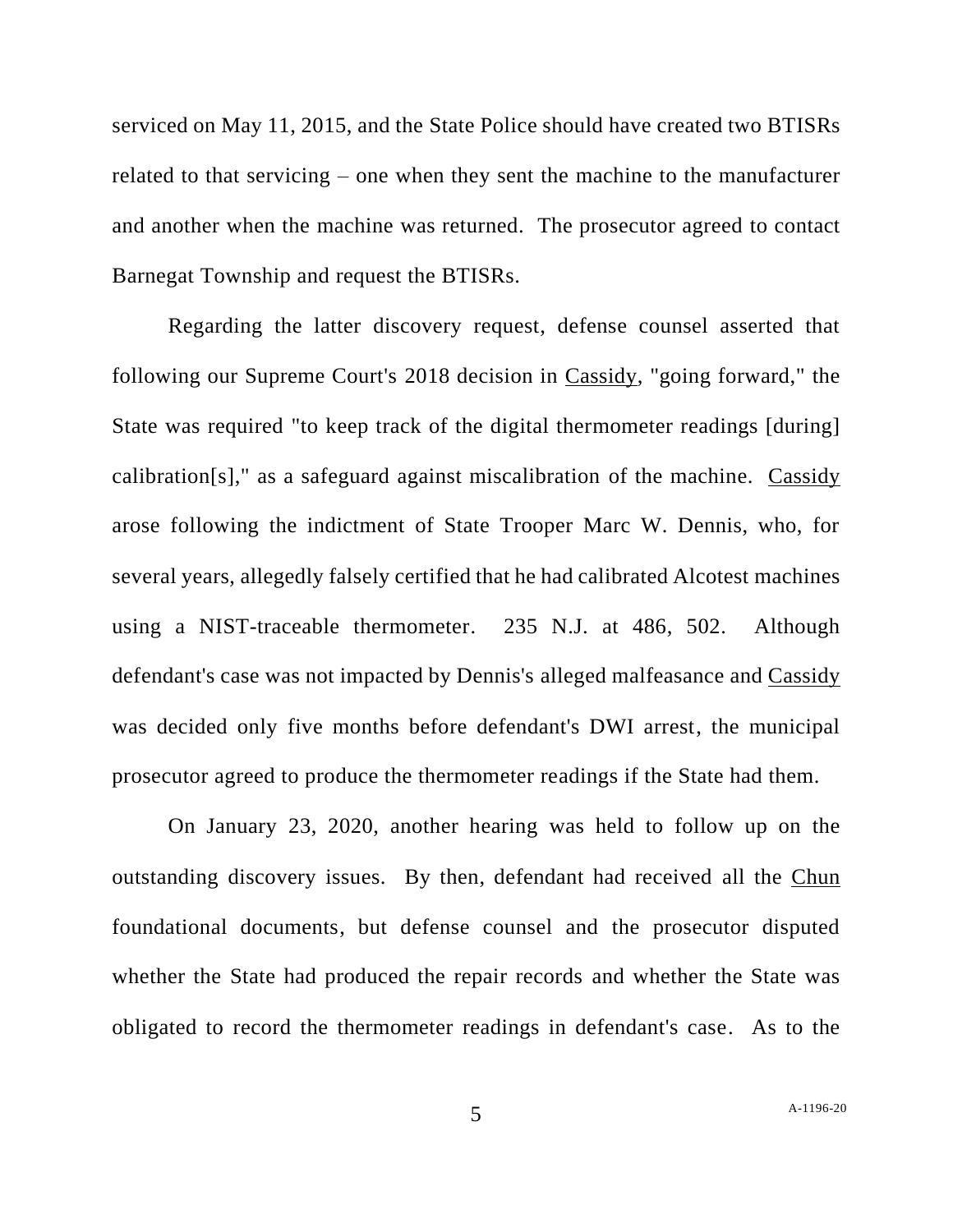repair records, the prosecutor asserted defendant already possessed all existing repair records from the machine's manufacturer and that the BTISRs may not exist. The prosecutor also argued that Chun did not require production of BTISRs. Defense counsel responded that Chun was not the "end all/be all" of discovery requirements and relied on this court's decision in State v. Maricic, 417 N.J. Super. 280, 286 (App. Div. 2010), to support his argument that defendant was entitled to "all repair records" related to the Alcotest machine at issue. The municipal court judge ruled that the BTISRs were not "relevant" given the fact that defendant was already in possession of the manufacturergenerated repair records documenting "the machine's proper operation post repair." The judge also reasoned that the BTISRs were "repair report[s,] not [repair] record[s]" as contemplated in Maricic.

Turning to the thermometer readings, the prosecutor stated that no record of the readings existed. The prosecutor explained that the State Police began maintaining thermometer reading records in January 2019 after receiving guidance that month from the Attorney General. The prosecutor pointed out that prior to defendant's arrest, the last calibration of the Alcotest machine utilized in defendant's prosecution occurred on November 18, 2018, five days after the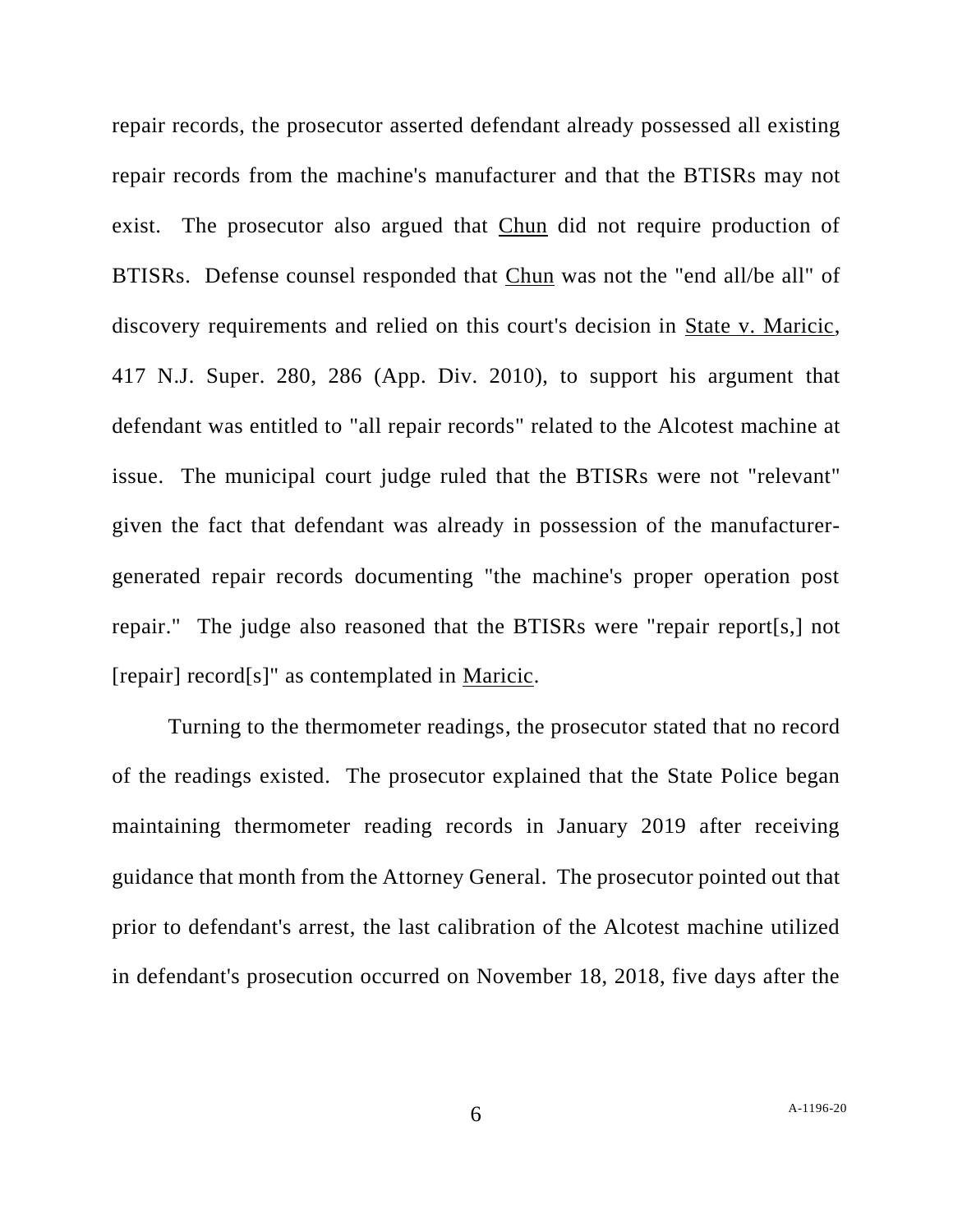Court issued its opinion in Cassidy.<sup>3</sup> Although the prosecutor conceded the State was obligated to record the readings, he maintained that "a modicum of reasonableness ha[d] to apply," and "[t]he State ha[d] to be . . . afforded an opportunity to implement the proper procedures." According to the prosecutor, because Cassidy was decided a mere five days before the State Police calibrated the Alcotest machine in question and the Attorney General did not issue guidance until several weeks later, it was unreasonable to expect the police to have had a recording procedure in place on November 18 when the machine was calibrated.

Defense counsel countered that those considerations were irrelevant because the Cassidy Court declared that a record of the thermometer readings would be required "going forward," and the State's failure to immediately "implement the procedure" for recording the readings "did[ not] relieve [it] of [its] obligation." According to defense counsel, under Cassidy, the Alcotest results were "inadmissible" without the thermometer readings. The judge agreed with the prosecutor and ruled he would not "dismiss a case because the State

<sup>3</sup> See Chun, 194 N.J. at 153 (ordering the "inspection and recalibration of all Alcotest devices every six months").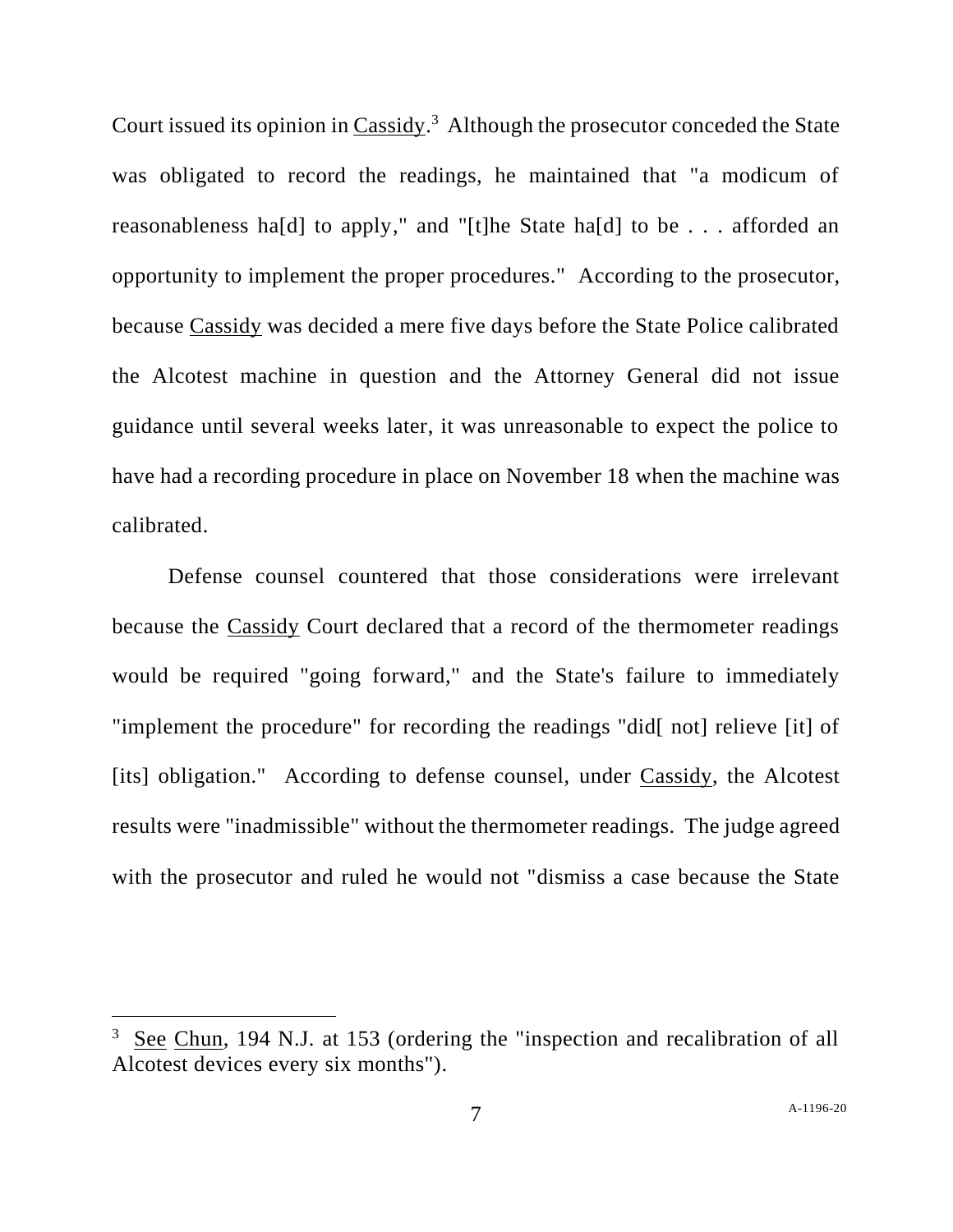failed to implement procedures for the preservation of information set forth in Cassidy five days after the opinion was rendered."

After resolving other lingering discovery issues not pertinent to this appeal, defendant entered a negotiated guilty plea to a per se violation of N.J.S.A. 39:4-50. In exchange, the prosecutor agreed to dismiss the remaining violations. With the prosecutor's agreement, defense counsel explained to the judge that defendant intended to challenge the admissibility of the Alcotest results on appeal and reserved the right to withdraw his guilty plea if the Law Division ruled the results were inadmissible. In turn, the State reserved the right to reinstate the dismissed violations, except for the speeding violation, if the Law Division deemed the Alcotest results inadmissible. After ensuring the plea was knowing and voluntary and supported by an adequate factual basis, the municipal court judge accepted defendant's guilty plea, see R. 7:6-2(a)(1), and sentenced defendant as a second offender because defendant had a previous drunk driving conviction in 2012. See N.J.S.A. 39:4-50 (setting forth the penalties for first and subsequent DWI violations). The judge stayed the sentence pending appeal.

On December 1, 2020, the Law Division judge conducted a trial de novo on the municipal court record. See R.  $3:23-8(a)(2)$ . At the outset, the judge

8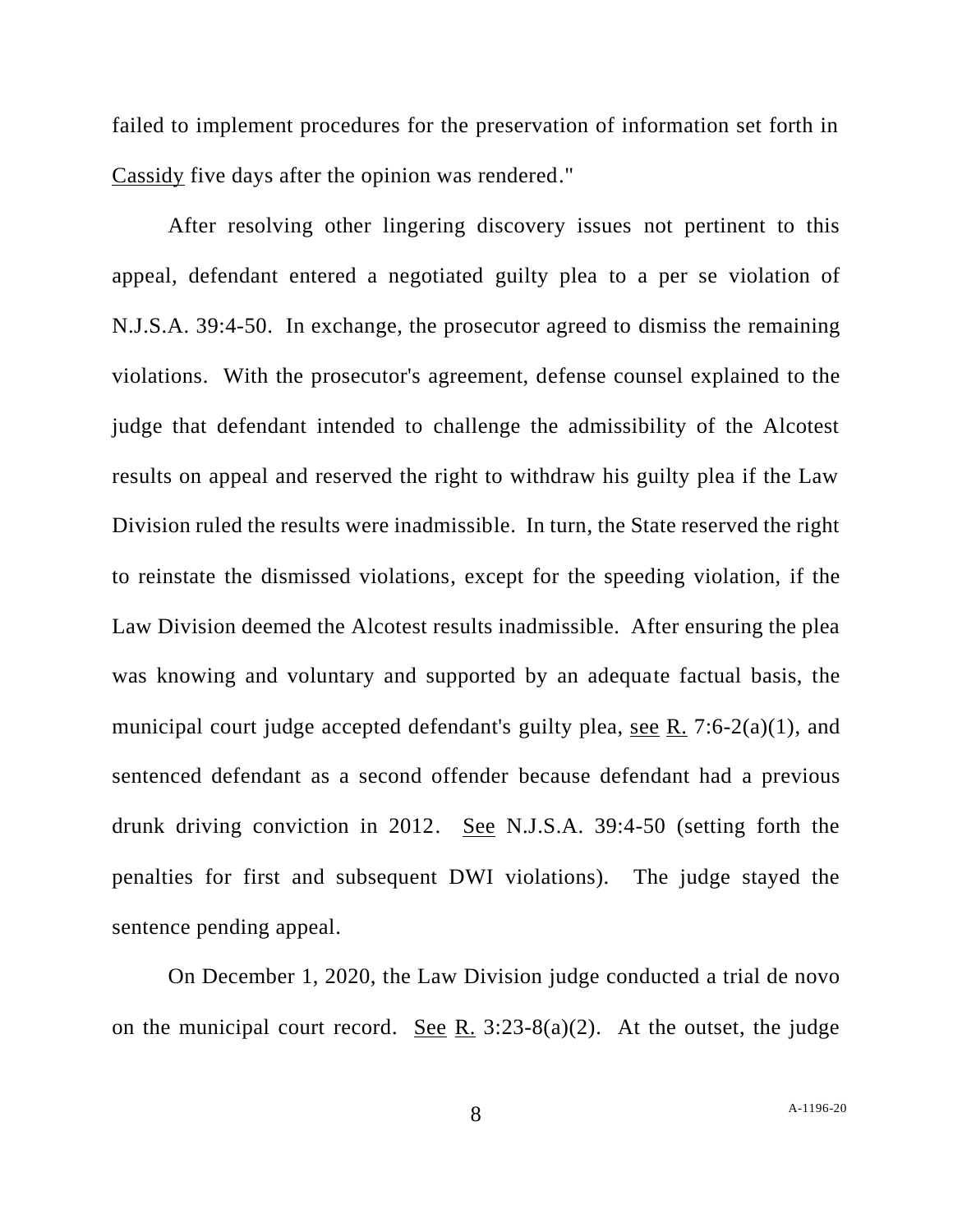determined that the manufacturer-generated repair records satisfied the State's obligation to provide "repair records" under Maricic, and the BTISRs were not "critical under the circumstances." The judge reasoned that the manufacturergenerated repair records "identifie[d] what the repair was, and that the [machine was] now properly functioning and [had] been properly calibrated."

However, the judge explained he had "concerns about the digital thermometer issue," stating:

> I'm troubled by the language that was used in Cassidy. I thought that it was particularly inartful to use the expression, "going forward." . . . It would seem to me that it would have been more effective of the Supreme Court to have said, you know, henceforth within 60 or 90 or 120 days, or some quantifiable material that we would have had the obligation upon the State clearly identified . . . .

The judge posited that the issue was "whether the digital thermometer readings [were] an essential component of establishing the reliability of the machine" and directed counsel to focus their arguments on that issue.

After hearing counsels' arguments, the judge rendered an oral decision on the record, concluding the municipal court judge properly admitted the Alcotest results. Based "on the record below," the judge determined no recording of the thermometer readings existed and reasoned the Alcotest results were admissible, notwithstanding Cassidy, because the State had not acted in "bad faith," and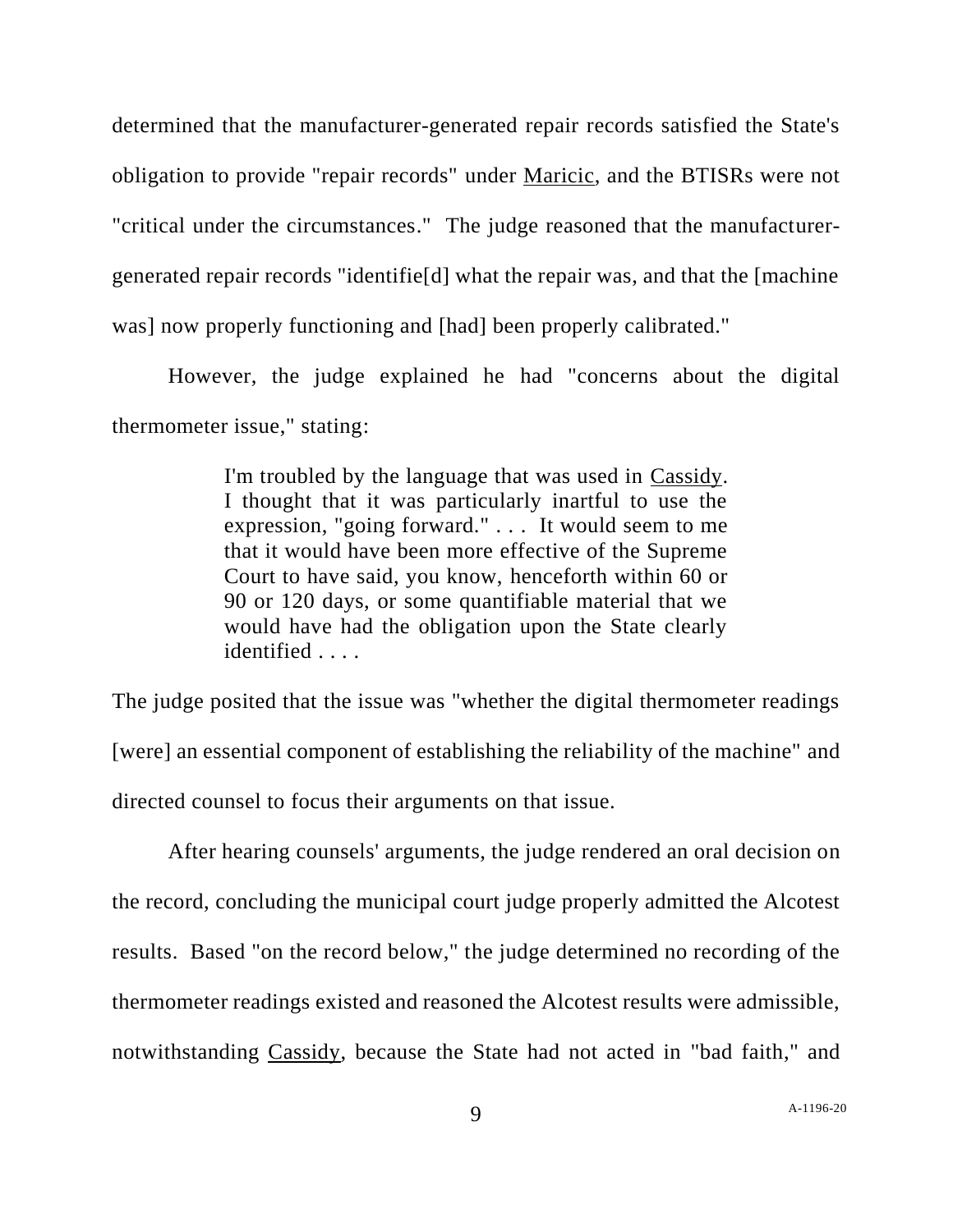there was no evidence of "any type of subterfuge." In support, the judge relied on "the timing issues, between the date that [Cassidy] was published, and . . . the stop." As a result, the judge "den[ied] . . . defendant's appeal" and found "defendant was, in fact, guilty." Regarding sentencing, the judge suspended defendant's driving privileges for a period of two years; ordered defendant to serve forty-eight hours at the Intoxicated Driver Resource Center and complete thirty hours of community service; and imposed three years' installation of an ignition interlock device and appropriate fines and costs. The judge entered a memorializing order and a stay pending appeal, contingent upon installation of the ignition interlock device. This appeal followed.

"[A]ppellate review of a municipal appeal to the Law Division is limited to 'the action of the Law Division and not that of the municipal court.'" State v. Palma, 219 N.J. 584, 591-92 (2014) (quoting State v. Joas, 34 N.J. 179, 184 (1961)). We review the Law Division judge's legal conclusions "de novo, without affording any special deference to the trial court's interpretation of the law and the legal consequences that flow from established facts." State v. Rivera, 411 N.J. Super. 492, 497 (App. Div. 2010) (citing Manalapan Realty, L.P. v. Manalapan Twp. Comm. of Manalapan, 140 N.J. 366, 378 (1995)). However, "[a] trial court's resolution of a discovery issue is entitled to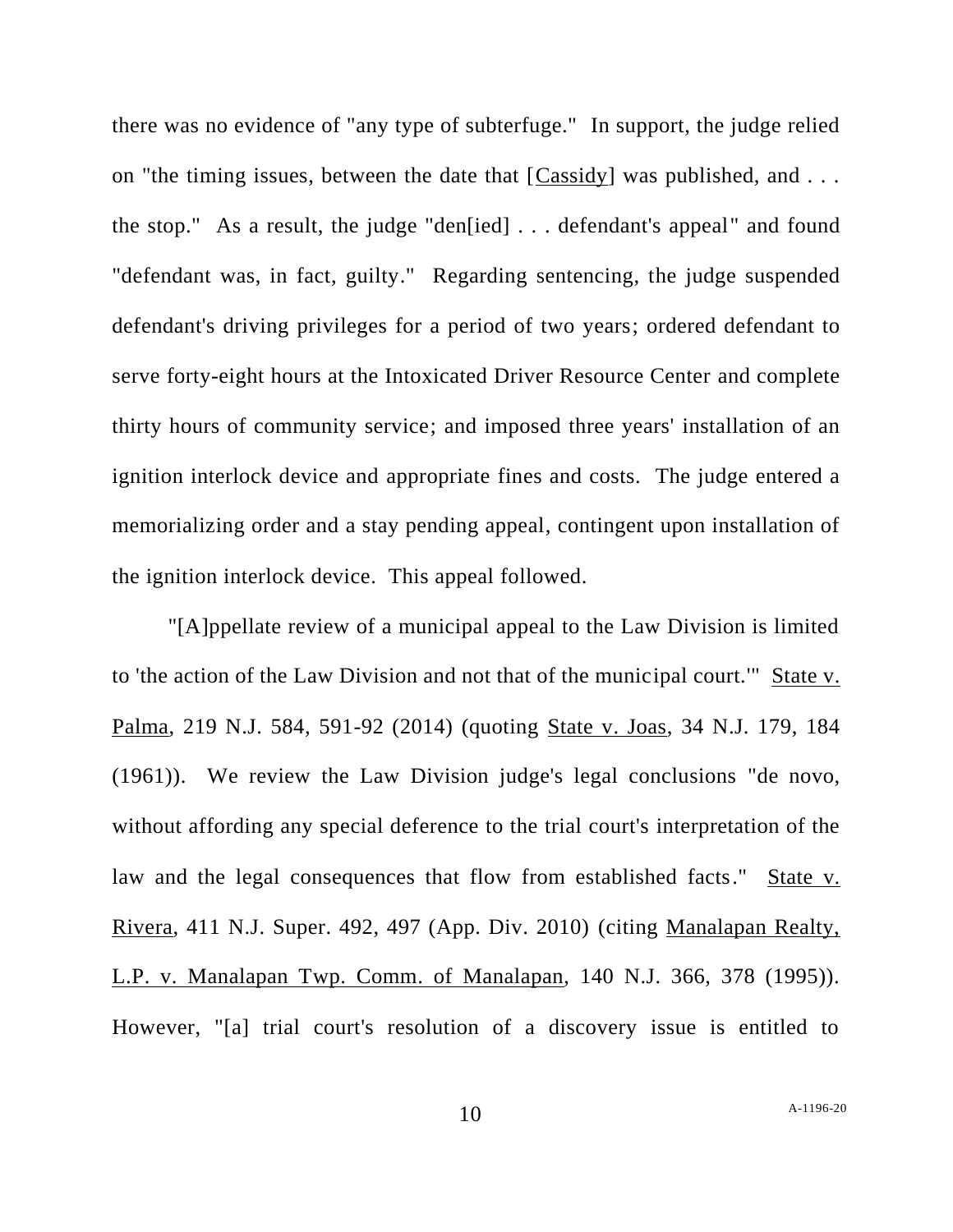substantial deference and will not be overturned absent an abuse of discretion. " State v. Stein, 225 N.J. 582, 593 (2016). Likewise, "[w]e review evidentiary rulings under an abuse of discretion standard." State v. Jackson, 243 N.J. 52, 64 (2020). See Flagg v. Essex Cnty. Prosecutor, 171 N.J. 561, 571 (2002) (noting that the abuse of discretion standard is established "when a decision is 'made without a rational explanation, inexplicably departed from established policies, or rested on an impermissible basis'" (quoting Achacoso-Sanchez v. Immigr. & Naturalization Serv., 779 F.2d 1260, 1265 (7th Cir. 1985))).

In Chun, the Court held that the Alcotest machine "is sufficiently scientifically reliable that its reports may be admitted in evidence" to prove a per se violation of N.J.S.A. 39:4-50. 194 N.J. at 148, 150. Consequently, the Court ordered the State "forthwith" to produce certain foundational documents during discovery to demonstrate the device was in proper working order. Id. at 153. However, the Court declared that only three of the foundational documents, none of which are at issue here, must be entered into evidence for trial courts to admit Alcotest results. Id. at 145.<sup>4</sup> Additionally, the Court "commend[ed] to

 $4$  The three documents consist of  $''(1)$  the most recent calibration report prior to a defendant's test . . . and the credentials of the coordinator who performed the calibration;" (2) "the most recent new standard solution report prior to a defendant's test;" and (3) "the certificate of analysis of the 0.10 simulator solution used in a defendant's control tests." Chun, 194 N.J. at 145.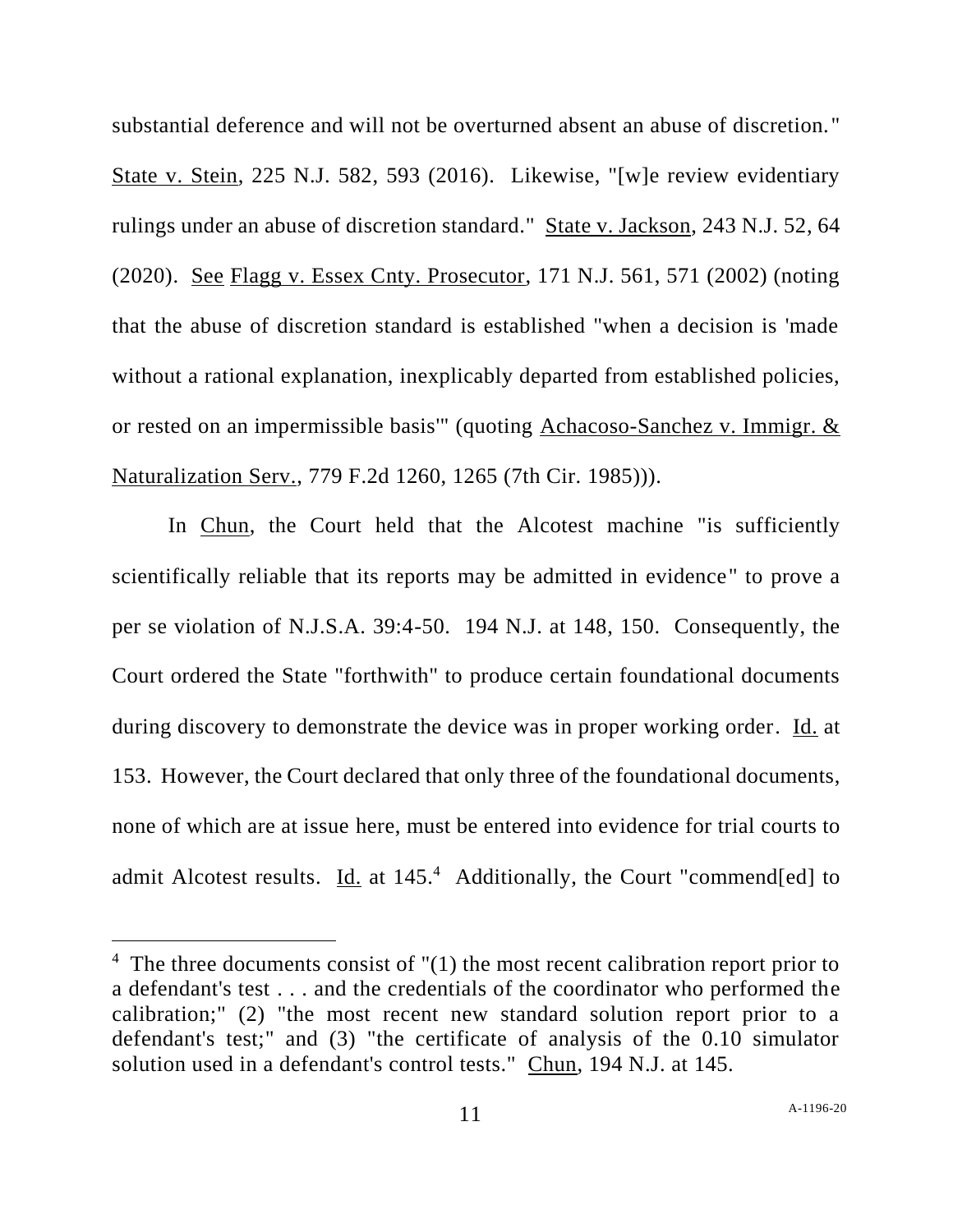the State the establishment of a protocol for maintaining repair logs to the extent that [machine repairs] become more frequent and, therefore, potentially relevant." Id. at 145 n.48.

In Maricic, while acknowledging that repair records are not Chun foundational documents, we held a defendant is entitled to Alcotest machine repair records during discovery. 417 N.J. Super. at 288. We pointed to the Chun Court's comment about the potential relevance of repair records as machine repairs become more frequent and observed that Rule 7:7-7, governing discovery in municipal courts, provides that municipal prosecutors must produce relevant material during discovery upon written request from defendants. Maricic, 417 N.J. Super. at 283, 285.

"Relevancy is the hallmark of admissibility of evidence," State v. Darby, 174 N.J. 509, 519 (2002), and relevant evidence "ha[s] a tendency in reason to prove or disprove any fact of consequence to the determination of the action," Stein, 225 N.J. at 595 (alteration in original) (quoting N.J.R.E. 401). Nonetheless, prosecutors are only obligated to produce relevant documents within the State's "possession, custody or control." R. 7:7-7(b)(6). Moreover, "[w]hile our system recognizes a defendant's right to have complete discovery, 'allowing a defendant to forage for evidence without a reasonable basis is not an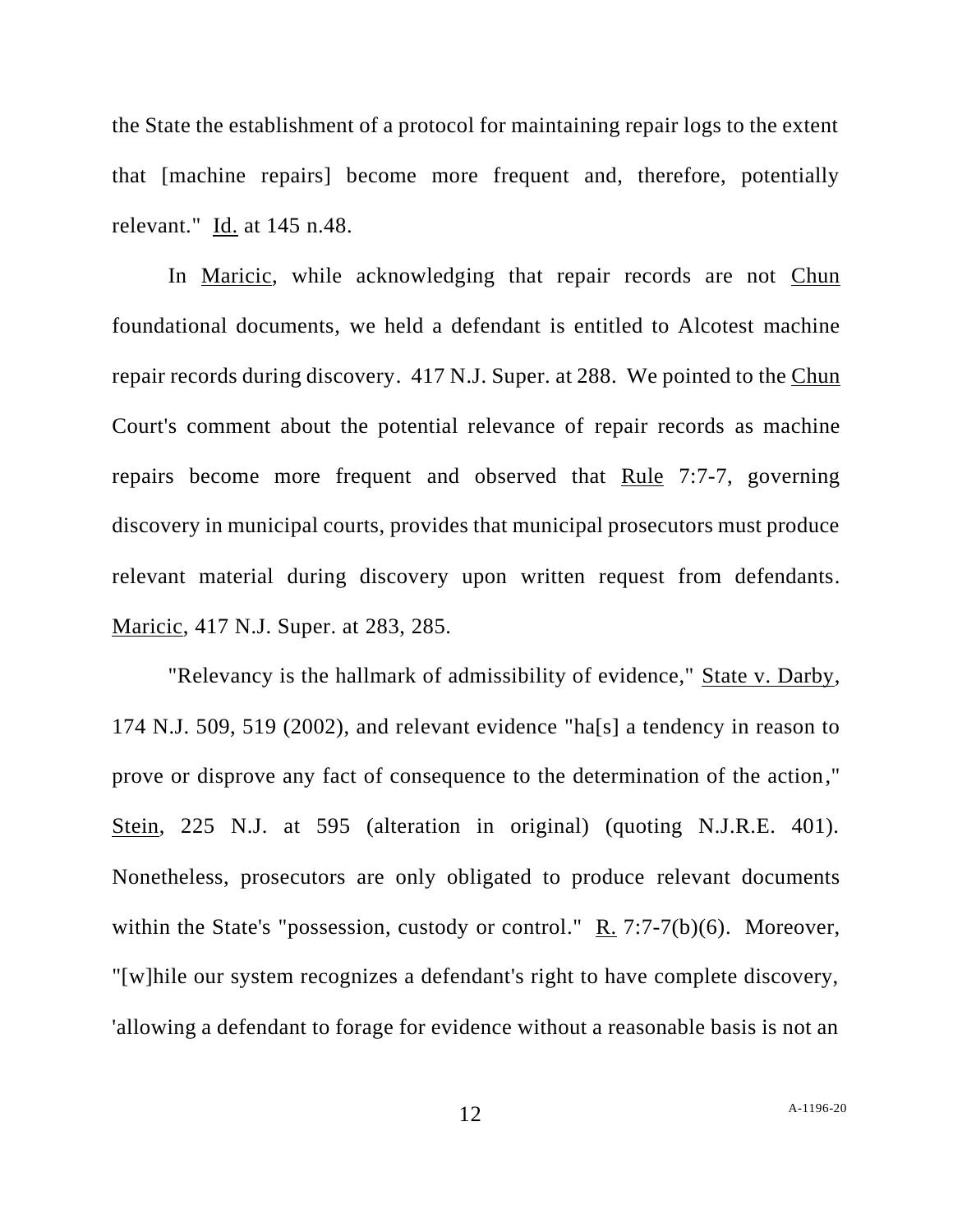ingredient of either due process or fundamental fairness in the administration of the criminal laws.'" Maricic, 417 N.J. Super. at 284 (quoting State v. Ford, 240 N.J. Super. 44, 49 (App. Div. 2010)).

In Cassidy, the Court determined the failure "to use a thermometer that produce[d] temperature measurements traceable to the standards set by the [NIST] to measure the temperature of simulator solutions used to calibrate " Alcotest machines "cast doubt on the calibration process" and undermined "the scientific reliability of breath tests subsequently performed on the Alcotest machine[s]" at issue. 235 N.J. at 486-87. "During the calibration process, simulator solutions containing varying concentrations of ethanol are used to calibrate the Alcotest and confirm the accuracy of its blood alcohol content readings." Id. at 488. "It is essential that the temperature of the solution be accurate in order for the Alcotest's blood alcohol content readings to be correct." Ibid.

"The Alcotest's calibration procedure requires the test coordinator to insert a thermometer that produces NIST-traceable temperature measurements into the simulator solution used to calibrate the Alcotest" to ensure that accuracy. Ibid. The Court held that the Alcotest is not "sufficiently reliable absent the use of a NIST-traceable thermometer in its calibration," and thus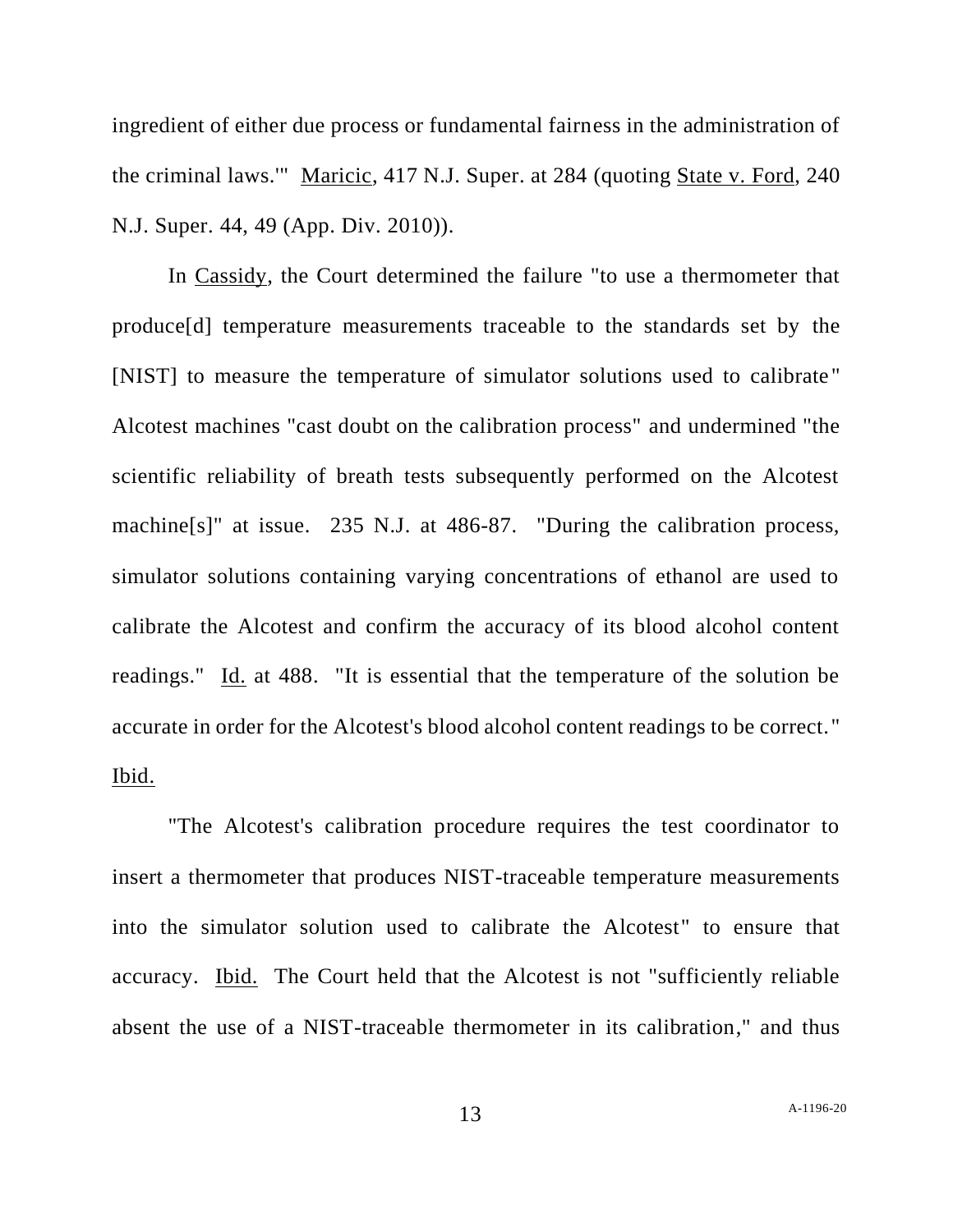"breath test results produced by Alcotest machines not calibrated using a NISTtraceable thermometer [were] inadmissible." Id. at 491, 498. As a result, "[thousands of] breath samples called into question by Dennis's alleged misconduct" were ruled unreliable and consequently inadmissible. Id. at 491. Additionally, the Court "commend[ed] to the State that it require the manual recording of the NIST-traceable readings going forward as a check against negligent performances of this integral human test" as occurred in the cases impacted by Dennis's transgressions. Id. at 498 (emphasis added).

Here, contrary to defendant's contentions, the judge did not abuse his discretion in admitting the Alcotest results notwithstanding the State's failure to produce the BTISRs or thermometer readings. Critically, in Cassidy, the Court did not declare Alcotest results without thermometer reading recordings inadmissible. It declared "breath test results produced by Alcotest machines not calibrated using a NIST-traceable thermometer" inadmissible. Ibid. Moreover, the Court did not add thermometer reading recordings to the list of foundational documents the State must produce during discovery in DWI cases. Instead, the Court "commend[ed] to the State that it require" law enforcement to record the thermometer readings "going forward" as an additional quality control measure. Ibid.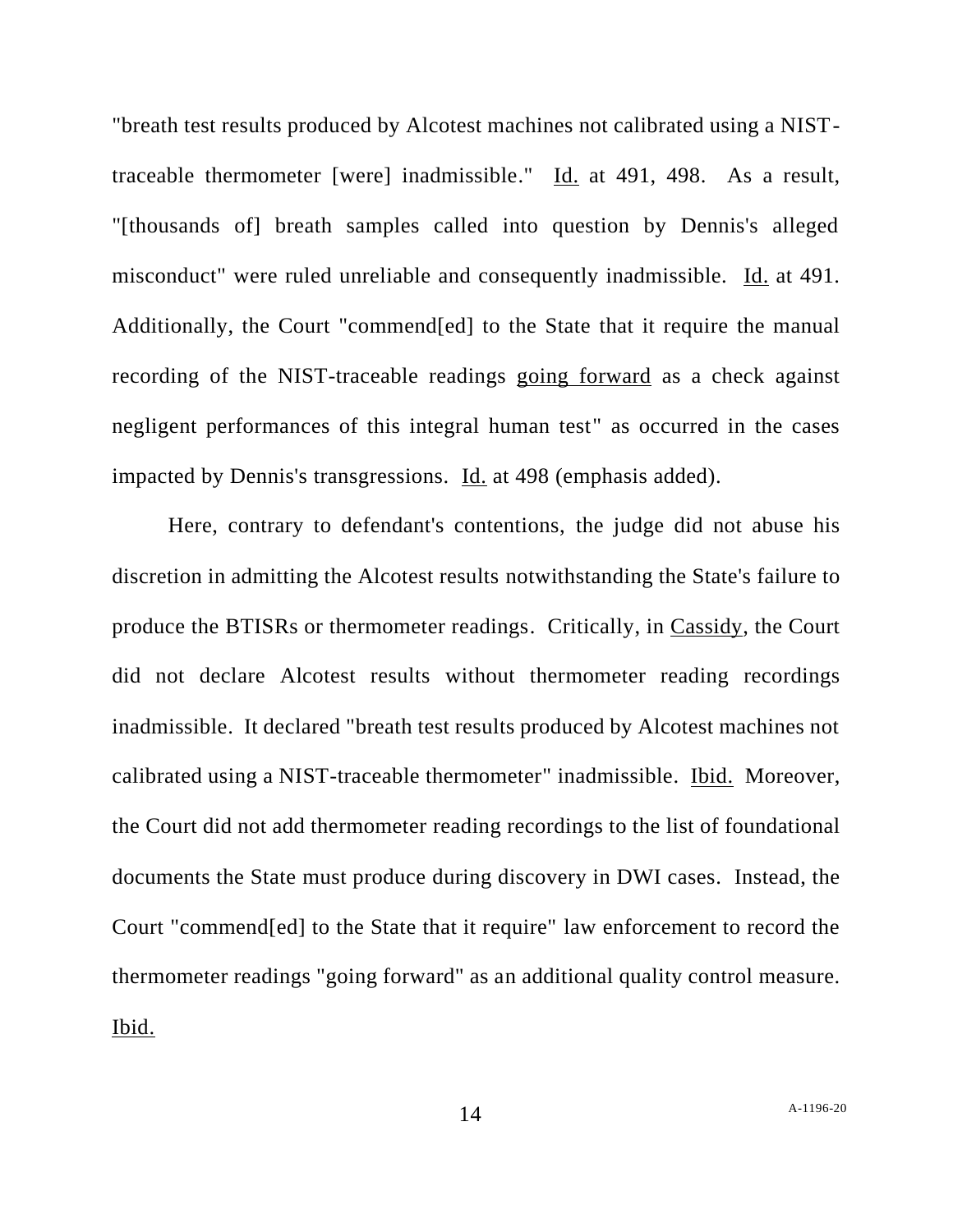Defendant argues that the Cassidy Court's use of the phrase "going forward" imposed an immediate obligation on the State to record and produce thermometer readings in discovery, notwithstanding the fact that the last calibration of the Alcotest machine used in defendant's prosecution occurred five days after Cassidy was decided and a protocol for retaining the readings was not established until approximately six weeks later. In support, defendant relies on several cases where the Court announced a new rule of criminal law and used the phrase "going forward" to declare that the rule would apply prospectively. However, those holdings are inapplicable here. See State v. Covil, 240 N.J. 448, 471 (2020) (discussing the use of hypothetical questions at trial); State v. Witt, 223 N.J. 409, 450 (2015) (pertaining to warrantless automobile searches); State v. Miles, 229 N.J. 83, 99 (2017) (clarifying the rule for double jeopardy analysis). We are persuaded that given the absence of any qualifying language in the Court's commendation to the State, the timing of the decision in relation to defendant's DWI arrest, and the absence of any evidence of misconduct in connection with the calibration of the subject Alcotest machine, the State's failure to record and produce thermometer readings in discovery did not provide a basis for suppressing defendant's Alcotest results.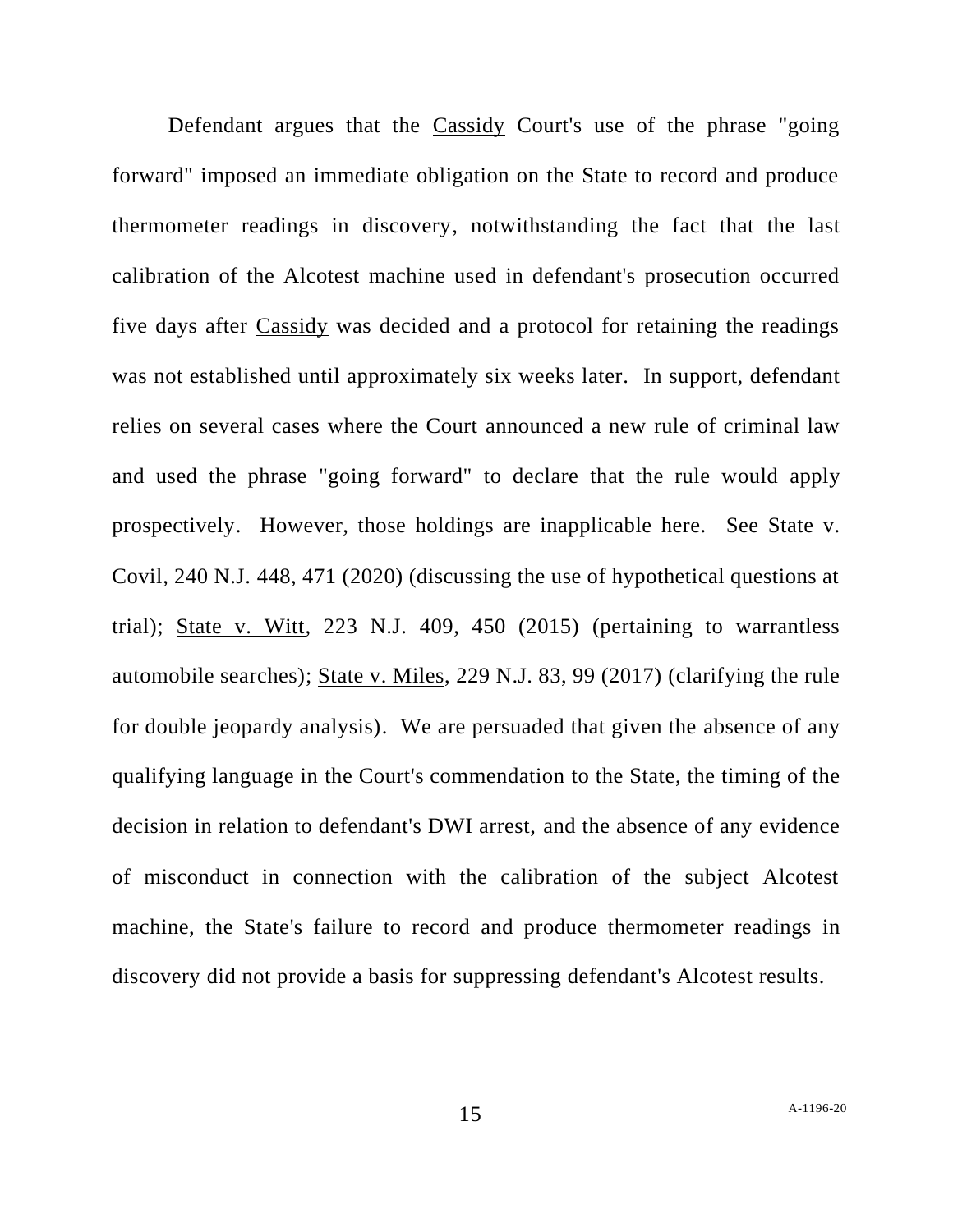Further, because defendant had already obtained the manufacturergenerated repair records, we discern no abuse of discretion in the judge's decision to admit the Alcotest results without the BTISRs. We agree with the judge that the production of the manufacturer-generated repair records, which were the only repair records in the State's possession, satisfied the State's obligation to provide repair records under Maricic, where we reversed the trial court's denial of all repair records. 417 N.J. Super. at 282; see also State v. Gordon, 261 N.J. Super. 462, 465 (App. Div. 1993) ("Even under our criminal discovery rules, a prosecutor is not obligated to create tangible items of evidence; he is only required to turn over items 'within the possession, custody or control of the prosecuting attorney." (citation omitted) (quoting  $R$ , 3:13- $3(a)(4)$ ,  $(6)$  and  $(8)$ )). Moreover, as we acknowledged in Maricic, although relevant, repair records are not among the foundational documents required to establish the reliability of the Alcotest machine and, in turn, the admissibility of the Alcotest results. Id. at 288; see also State v. Robertson, 438 N.J. Super. 47, 65 (App. Div. 2014) (explaining that "the State was not required to introduce . . . non-core foundational documents into evidence in order to establish admissibility" of the Alcotest results); Chun, 194 N.J. at 145.